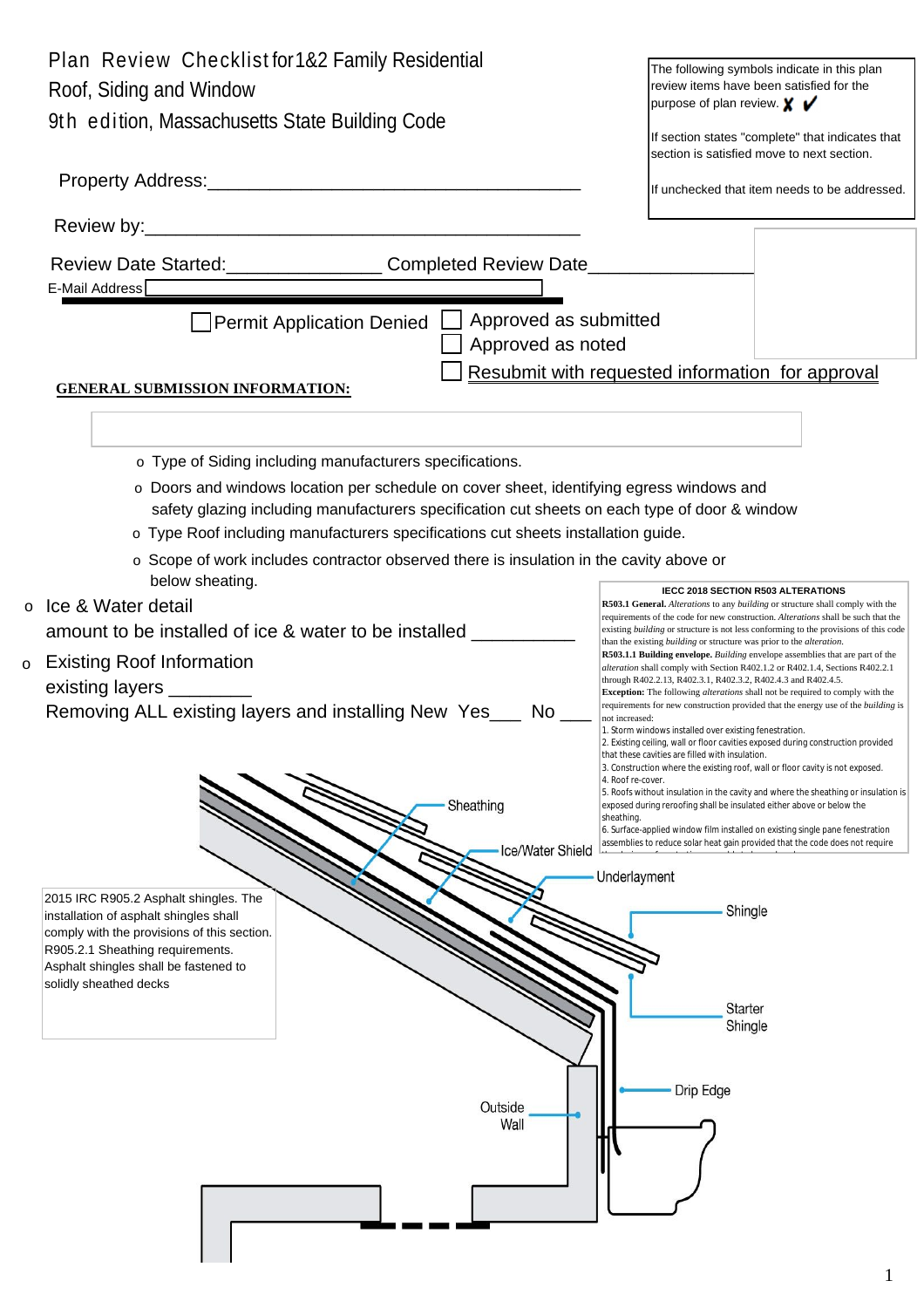## **Registered Home Improvement Contractor:** o Contractor's Name o Business Name

- o Registration #
- o Registration Expiration Date
- o Mailing Address
- o Preferred Telephone #
- o Email

## **License Construction Supervisor:**

- o Name o Mailing Address
- o Phone # o Email
- o License # o Expiration Date

## **Homeowner License Exemption:**

- o Name Homeowner
- o Phone #
- o Homeowner Signature